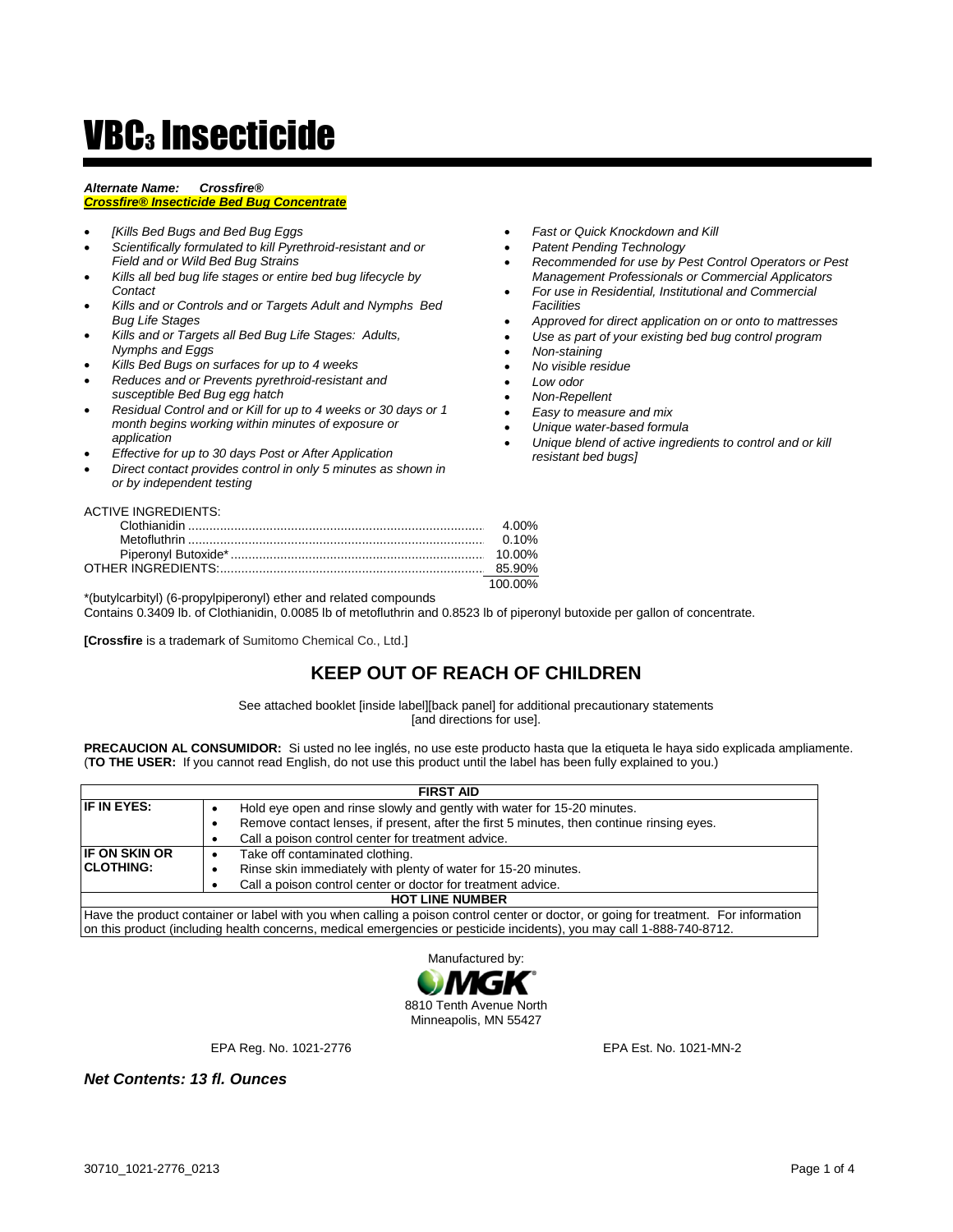#### PRECAUTIONARY STATEMENTS HAZARDS TO HUMANS AND DOMESTIC ANIMALS

Wash thoroughly with soap and water after handling and before eating, drinking, chewing gum, using tobacco or using the toilet.

## PERSONAL PROTECTIVE EQUIPMENT (PPE)

Applicators and other handlers must wear:

- Long-sleeved shirt
	- Long pants, and
	- Shoes and socks

#### **User Safety Requirements**

- Follow manufacturer's instructions for cleaning/maintaining PPE. If no such instructions for washables exist, use detergent and hot water. Keep and wash PPE separately from other laundry.
- Discard clothing and other absorbent materials that have been drenched or heavily contaminated with the product's concentrate. Don't reuse them.

## PHYSICAL AND CHEMICAL HAZARDS

Do not apply this product in, on or around electrical equipment due to the possibility of shock hazard.

DIRECTIONS FOR USE It is a violation of Federal Law to use this product in a manner inconsistent with its labeling.

## **READ ENTIRE LABEL. USE STRICTLY IN ACCORDANCE WITH PRECAUTIONARY STATEMENTS AND DIRECTIONS AND WITH APPLICABLE STATE AND FEDERAL REGULATIONS.**

#### **SHAKE WELL BEFORE EACH USE**

#### **FOR INDOOR USE ONLY**

**VBC<sup>3</sup>** is the next generation insecticide which effectively kills Bed Bugs in both residential and commercial buildings and structures. **VBC3**'s patent pending technology provides residual control for up to four weeks after application and is scientifically formulated to target [pyrethroid, wild and or field] **resistant** as well as susceptible **Bed Bug strains. VBC<sup>3</sup>** also kills **Bed Bug Nymphs and Eggs** by contact. This product must be diluted with water and applied according to the mixing instructions [directions] below. Apply **VBC<sup>3</sup>** as an indoor crack and crevice, or direct spray application [according to application instructions] in non-food areas including but not limited to: hotels, shelters, modes of transportation, restaurants, schools, nursing homes, warehouses, offices, apartments, motels, kennels, and hospitals. **VBC<sup>3</sup>** is an easy to use water-dilutable concentrate for application with hand-held, backpack or with a paintbrush. This product will not stain water-safe fabrics or surfaces, however care should be taken to test an inconspicuous area for staining prior to use.

**TO KILL BED BUGS (Adults, Nymphs and Eggs):** For best results, vacuuming surfaces is recommended prior to treatment. Spray bed bugs and eggs directly wherever possible. Apply as a pinstream, coarse spray or low pressure spray for crack and crevice, carpet perimeter, and direct spray applications in and around non-food areas where bed bugs and their eggs may hide or harbor. For example, on and around baseboards, floorboards, millwork, bed frames, headboards, wall hangings, furniture, door and window frames, walls, closets, window treatments, beneath floor coverings, as well as other non-washable items that may come in contact with bed bugs such as luggage, shoes and backpacks. If treating a pet's living environment, spray on and around pet beds, bedding, floors, sleeping areas and furnishings. This product can also be applied with a paintbrush to walls, baseboards, floorboards, behind wall hangings and other similar areas.

**MATTRESS APPLICATION: VBC3** can be directly applied to mattress and box springs surfaces. For porous surfaces such as mattresses and carpet perimeter areas, apply until thoroughly damp but not wet. Infested bed linens should not be treated. These should be removed, tightly sealed in a plastic bag, laundered and dried at high temperatures prior to re-use. Vacuuming surfaces prior to treatment is highly recommended. Using pinstream, coarse or low pressure equipment, spray directly to mattress surface paying special attention to seams, folds, tufts and edges as well as bed frames and box springs where bed bugs harbor. Re-make bed with clean linens prior to reuse.

#### **USE RESTRICTIONS**

- THIS PRODUCT IS NOT FOR USE ON HUMANS OR ANIMALS
- Do not spray product directly on pets.
- Not for broadcast use.
- Do not use in commercial food/feed processing, preparation, food/feed storage or serving areas.
- In the home, all food/feed processing surfaces and utensils should be covered during treatment, or thoroughly washed before use. Cover or remove exposed food/feed.
- Remove pets, birds and cover fish aquariums before spraying.
- This product will not stain water-safe fabrics and surfaces, however care should be taken to test an inconspicuous area for staining prior to use.
- DO NOT allow adults, children or pets to enter treated area until sprays are dry
- DO NOT apply to plants or crops
- DO NOT treat areas when occupants are present
- DO NOT apply as a space spray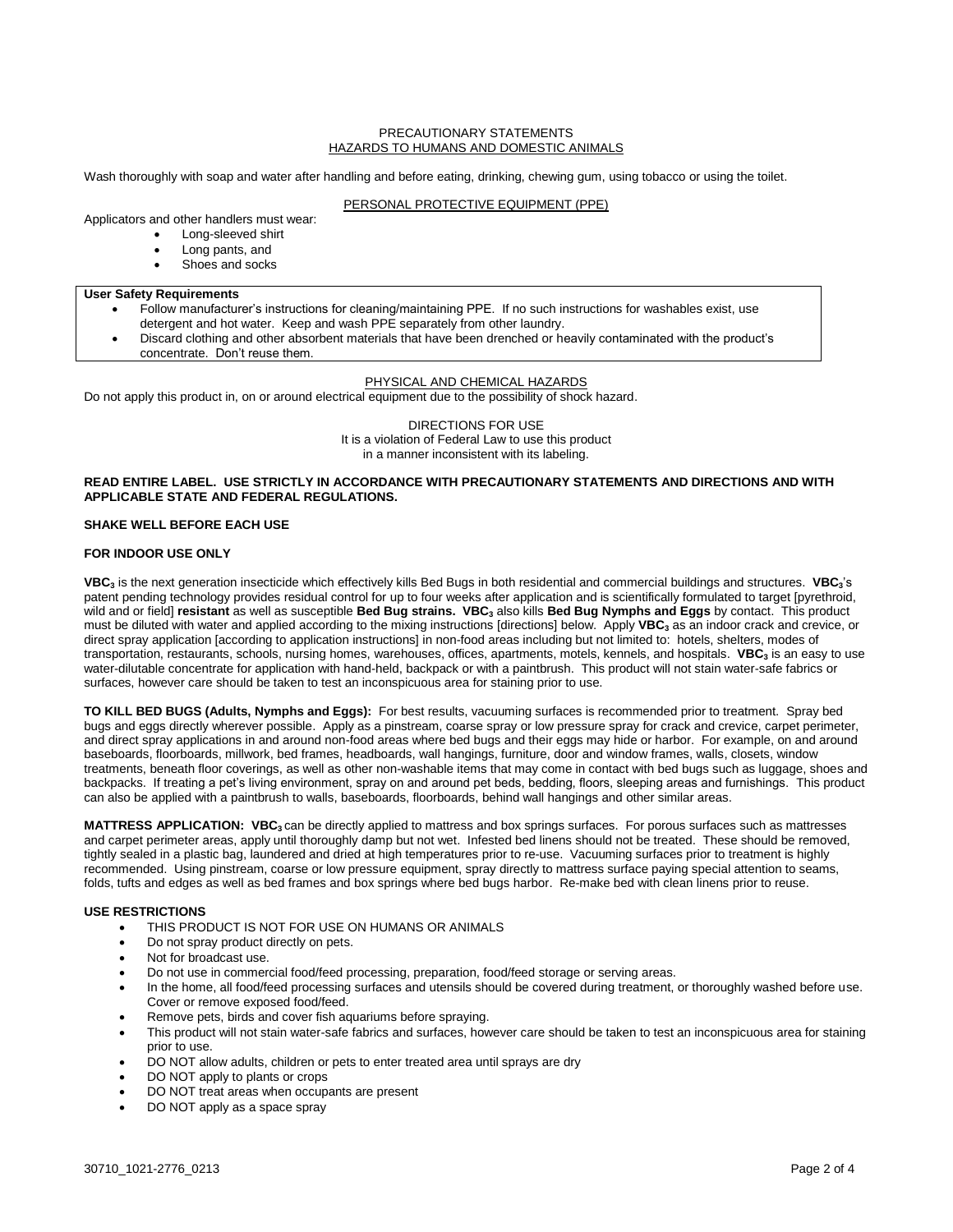- DO NOT wet articles to the point of runoff or drip
- DO NOT use treated articles until spray has dried

#### **MIXING INSTRUCTIONS**

Mix entire [13 fl. oz.] in 1 gallon of water to treat 1000 square feet.

To prepare the diluted spray, fill the sprayer tank with half the total water to be used, add the VBC<sub>3</sub> then add the remaining water to the spray tank to achieve the final application volume. Close the spray tank and shake thoroughly to insure proper suspension. For optimal results, solution should be used within 24 hours of being prepared. Spray tank solution should be shaken prior to each use or if application is interrupted. Diluted mixture may be stored overnight.

NOTICE: This product may be tank-mixed with other insecticides. Application must conform to the use directions and precautions of both products. Prior to tank mixing, a small jar compatibility test should be conducted using the proper proportions of each product and water to ensure the physical compatibility of the mixture. Tank mix applications must be made in accordance with the more restrictive of label limitations and precautions. No label application rates may be exceeded. This product cannot be mixed with any product with label prohibitions against such mixing.

# **STORAGE AND DISPOSAL**

Do not contaminate water, food, or feed by storage or disposal.

PESTICIDE STORAGE: Store product in its original container. Store in a cool, dry place and avoid excess heat. Keep container tightly closed when not in use. Keep product from freezing. Diluted mixture may be stored overnight.

**PESTICIDE DISPOSAL**: Wastes resulting from the use of this product may be disposed of on site or at an approved waste disposal facility. In case of spill or leak on floor or paved surfaces absorb with sawdust or other commercially available absorbing material, sweep up and remove to chemical waste area until proper disposal can be made.

**PESTICIDE DISPOSAL AND CONTAINER HANDLING**: Non-refillable container. Do not reuse or refill this container. Clean container promptly after emptying. Triple rinse as follows: Empty the remaining contents into application equipment or a mix tank and drain for 10 seconds after the flow begins to drip. Fill the container 1/4 full with water and recap. Shake for 10 seconds. Pour rinsate into application equipment or a mix tank or store rinsate for later use or disposal. Drain for 10 seconds after the flow begins to drip. Repeat the procedure two more times, then offer for recycling, if available or puncture and dispose of in a sanitary landfill or by other approved State or Local procedures.

# **DISCLAIMER, RISKS OF USING THIS PRODUCT, LIMITED WARRANTY AND LIMITATION OF LIABILITY**

#### **IMPORTANT: Read the entire Label including this Disclaimer, Risks of Using this Product, Limited Warranty, and Limitation of Liability before using this product. If the terms are not acceptable THEN DO NOT USE THE PRODUCT.**

**RISKS OF USING THIS PRODUCT** The Buyer and User (referred to collectively herein as "Buyer") of this product should be aware that there are inherent unintended risks associated with the use of this product which are impossible to eliminate. These risks include, but are not limited to lack of control of the target pests, resistance of the target pest to this product, injury caused by drift. Such risks of non-performance, resistance or other unintended consequences are unavoidable and may result because of such factors as presence of other materials either applied in the tank mix with this product or prior to application of this product, cultural practices or the manner of use or application, (or a combination of such factors) all of which are factors beyond the control of MGK. The Buyer should be aware that these inherent unintended risks may impact the effectiveness of this product. If the Buyer chooses not to accept these risks, THEN THIS PRODUCT SHOULD NOT BE APPLIED. By applying this product Buyer acknowledges and accepts these inherent unintended risks AND TO THE FULLEST EXTENT ALLOWED BY LAW, AGREES THAT ALL SUCH RISKS ASSOCIATED WITH THE APPLICATION AND USE ARE ASSUMED BY THE BUYER. MGK shall not be responsible for losses or damages (including, but not limited to incidental, consequential or special damages that may be claimed) resulting from use of this product in any manner not set forth on the label. Buyer assumes all risks associated with the use of this product in any manner or under conditions not specifically directed or approved on the label.

**LIMITED WARRANTY** warrants only that this product conforms to the chemical description on the label and is reasonably fit for the purposes stated in the label, under average use conditions, when used strictly in accordance with the label and subject to the Risks of Using This Product as described above. To the extent consistent with applicable law AND AS SET FORTH ABOVE, MGK MAKES NO OTHER WARRANTIES, EITHER EXPRESSED OR IMPLIED. No agent or representative of MGK or Seller is authorized to make or create any other express or implied warranty.

**LIMITATION OF LIABILITY** To the fullest extent allowed by law, MGK or Seller is not liable for any incidental, consequential, indirect or special damages resulting from the use or handling of this product. The limitation includes, but is not limited to increased finance charges or altered finance ratings, emotional or mental distress and/or exemplary damages. TO THE FULLEST EXTENT ALLOWED BY LAW, THE EXCLUSIVE REMEDY OF THE BUYER, AND THE EXCLUSIVE MAXIMUM LIABILITY OF MGK OR SELLER FOR ANY AND ALL CLAIMS, LOSSES, INJURIES OR DAMAGES (INCLUDING CLAIMS BASED ON BREACH OF WARRANTY, CONTRACT, NEGLIGENCE, TORT, STRICT LIABILITY OR OTHERWISE) RESULTING FROM THE USE OR HANDLING OF THIS PRODUCT SHALL BE THE RETURN OF THE PURCHASE PRICE OF THIS PRODUCT OR, AT THE ELECTION OF MGK OR SELLER, THE REPLACEMENT OF THE PRODUCT. PROMPT NOTICE OF CLAIM To the extent consistent with applicable law allowing such requirements MGK must be provided Product Name/Label Number/Page # notice as soon as Buyer has reason to believe it may have a claim, but in no event later than twenty-one days from date of application, so that an immediate inspection of the affected property can be made. To the extent consistent with applicable law if Buyer does not notify MGK of any claims, in such period, it shall be barred from obtaining any remedy.

**NO AMENDMENTS** MGK and Seller offer this product, and Buyer accepts it, subject to the foregoing Disclaimer, Risks of Using This Product, Limited Warranty and Limitation of Liability, which may not be modified by any oral or written agreement.